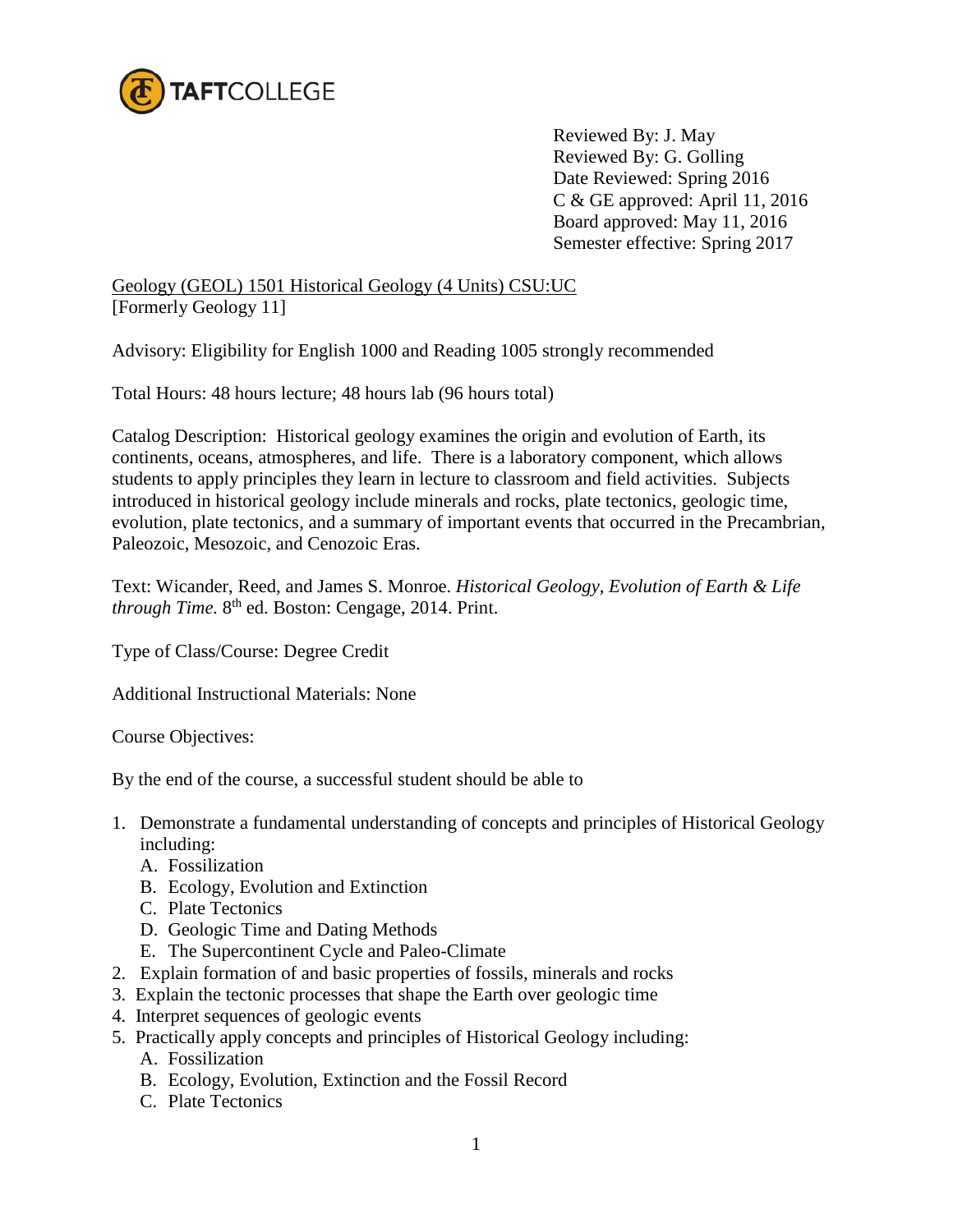

- D. Geologic Time and Dating Methods
- E. The Supercontinent Cycle and Paleoclimate
- 6. Interpret geologic maps, cross sections and stratigraphic columns
- 7. Identify representative samples of fossils and rocks
- 8. Practically apply knowledge of tectonic processes to interpret geologic events
- 9. Practically apply principles of relative dating to interpret sequences of geologic events
- 10. Practically apply the principles of the scientific method
- 11. Communicate complex course concepts effectively in writing and diagrams.

Course Scope and Content (Lecture)

- Unit I The Dynamic and Evolving Earth
	- A. What is Historical Geology
	- B. Origin of the Universe
	- C. Why Earth is a Dynamic and Evolving Earth
	- D. Uniformitarianism
- Unit II Minerals and Rocks
	- A. Elements and Atoms
	- B. Chemical Bonding
	- C. Minerals The Building Blocks of Rocks
	- D. Igneous Rocks
	- E. Sedimentary Rocks
	- F. Metamorphic Rocks
	- G. Rock Cycle

# Unit III Plate Tectonics – A Unifying Theory

- A. Continental Drift
- B. Earth's Magnetic Field
- C. Magnetic Reversals and Seafloor Spreading
- D. Concepts of Plate Tectonics
- E. Three Types of Plate Boundaries
- Unit IV Geologic Time Concepts and Principles
	- A. How Geologic Time is Measured
	- B. James Hutton and Recognition of Geologic Time
	- C. Relative Dating Methods
	- D. Numerical Dating Methods
- Unit V Rocks, Fossils, and Time Making Sense of the Geologic Record
	- A. Stratigraphy
	- B. Fossils and Fossilization
	- C. The Relative Geologic Time Scale
	- D. Correlation
- Unit VI Sedimentary Rocks The Archives of Earth History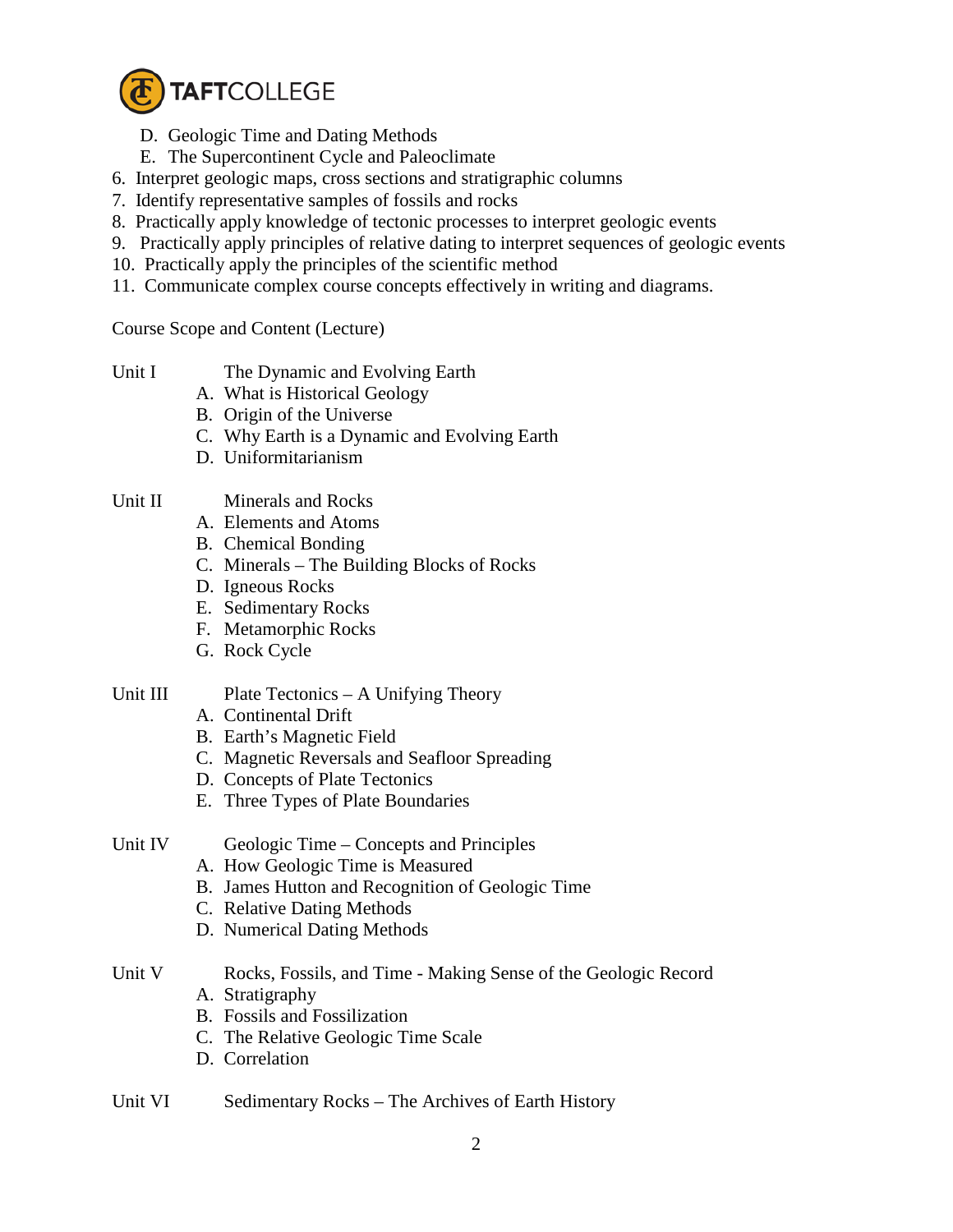

- A. Sedimentary Rock Properties
- B. Depositional Environments
- C. Interpreting Depositional Environments
- D. Paleogeography

### Unit VII Evolution – The Theory and its Supporting Evidence

- A. Charles Darwin Ideas on Evolution
- B. Significance of Natural Selection
- C. Mendel and the Birth of Genetics
- D. Modern View of Evolution
- E. Evidence Supporting Evolution

# Unit VIII Precambrian Earth and Life History – The Hadean and the Archean Eon

- A. Significant Events During the Hadean
- B. Archean Earth History
- C. Evolution of the Atmosphere and Hydrosphere
- D. Origin of Life and Early Life History

### Unit IX Precambrian Earth and Life History – The Proterozoic Eon

- A. Proterozoic History of Laurentia
- B. Proterozoic Supercontinents
- C. Ancient Glaciers and Their Deposits
- D. The Evolving Atmosphere
- E. Proterozoic Life

### Unit X Early Paleozoic Earth History

- A. Continental Architecture Cratons and Mobile Belts
- B. Paleozoic Paleogeography
- C. Early Paleozoic Evolution of North America
- D. The Appalachians
- Unit XI Late Paleozoic Earth History
	- A. Late Paleozoic Paleogeography
	- B. Evolution of North America
	- C. History of Late Paleozoic Mobile Belts
	- D. Late Paleozoic Mineral Resources

### Unit XII Paleozoic Life History – Invertebrates

- A. The Cambrian Explosion
- B. Present-Day Marine Ecosystems
- C. Paleozoic Invertebrate Marine Life
- D. Mass Extinctions

# Unit XIII Paleozoic Life History – Vertebrates and Plants

- A. Evolution of Fish
- B. Evolution of Amphibians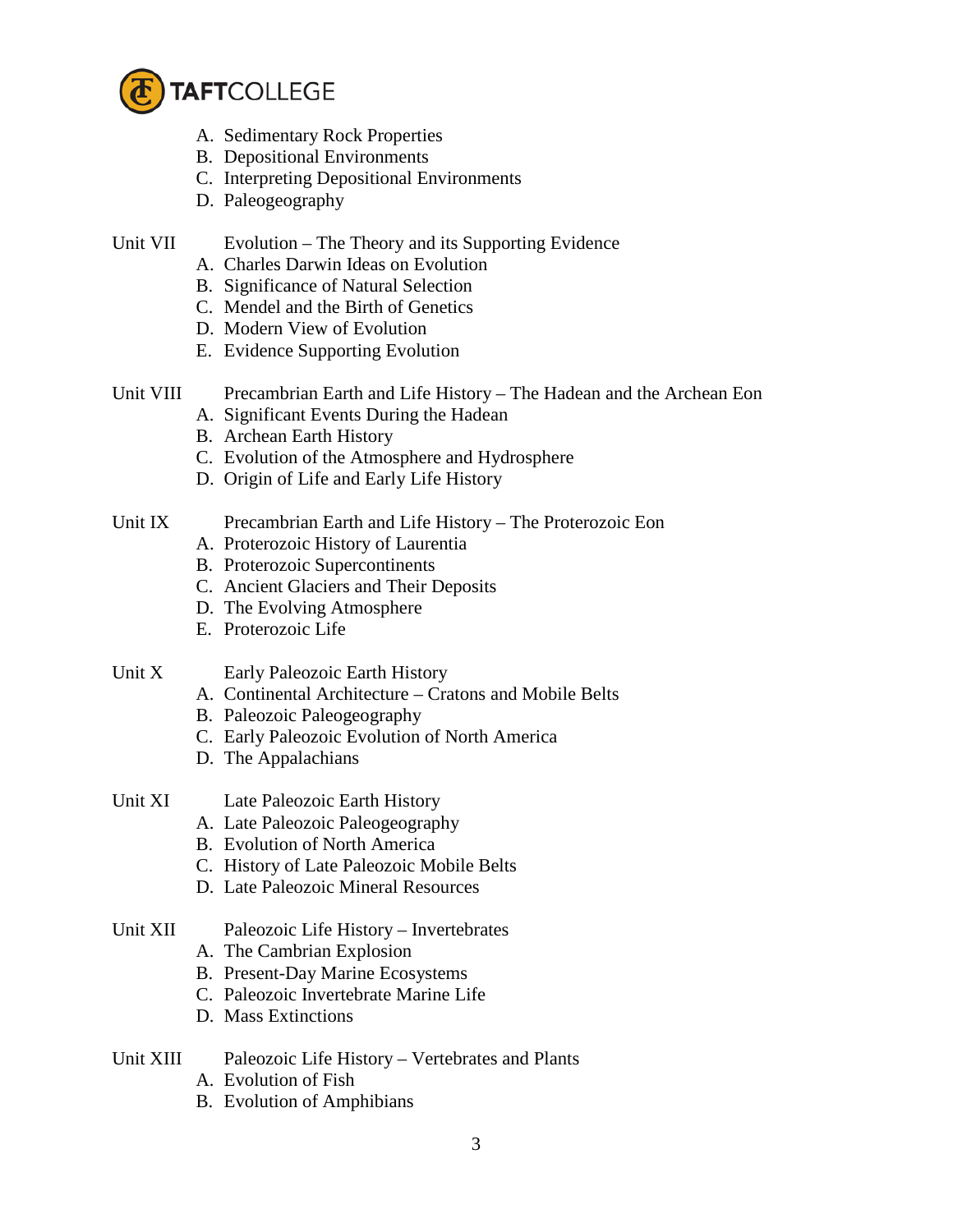

- C. Evolution of Reptiles
- D. Plant Evolution
- Unit XIV Mesozoic Earth History
	- A. The Breakup of Pangaea
	- B. Mesozoic History of North America
	- C. Development of Eastern Coastal Region
	- D. Development of Gulf Coastal Region
	- E. Development of Western Region
- Unit XV Life of the Mesozoic Era
	- A. Marine Invertebrates and Phytoplankton
	- B. Plants Primary Producers
	- C. Dinosaur Evolution
	- D. The Origin and Evolution of Birds
	- E. Mass Extinctions A Crisis in Life History
- Unit XVI Cenozoic Earth History The Paleogene and Neogene Periods
	- A. Cenozoic Orogenic Belts
	- B. North American Cordillera
	- C. The Continental Interior
	- D. Cenozoic History of the Appalachian Mountains
- Unit XVII Cenozoic Earth History The Quaternary Period
	- A. Pleistocene and Holocene Tectonism
	- B. Pleistocene Stratigraphy
	- C. Ice Ages
	- D. Glaciation and It's Effects
	- E. Glaciers Today
- Unit XVIII Life of the Cenozoic Era
	- A. Cenozoic Vegetation and Phytoplankton
	- B. Cenozoic Birds
	- C. The Age of the Mammals
	- D. Intercontinental Migrations
- Unit XIX Primate and Human Evolution
	- A. What are primates?
	- B. Prosimians
	- C. Anthropoids
	- D. Hominids and Hominins

Course Scope and Content (Laboratory)

Laboratory Activities Include the Following:

Unit I Cladograms and Phylogenetic Trees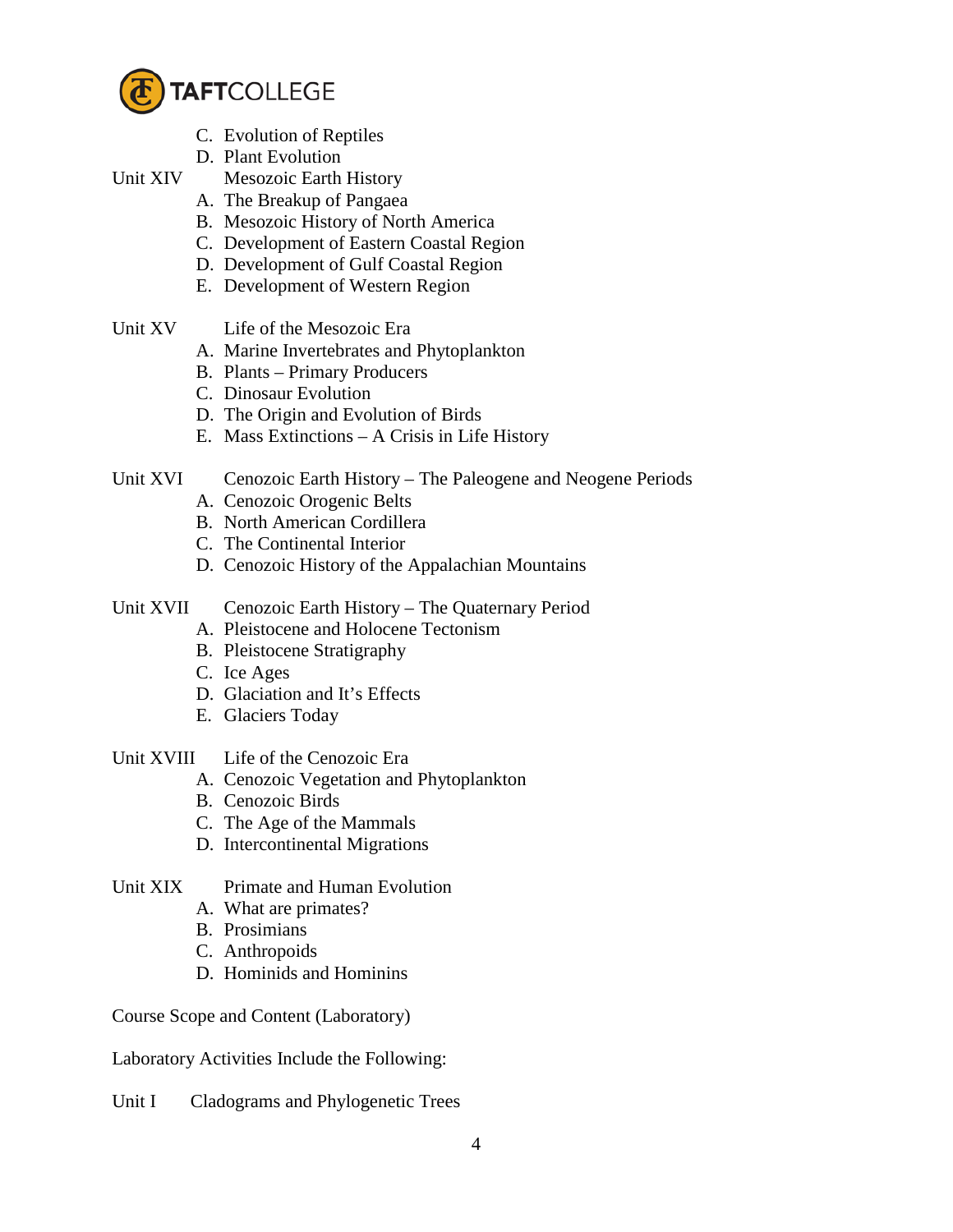

- A. Create simple Cladogram from data set
- B. Create Pjylogenetic Tree from data set
- Unit II Unknown Mineral Identification
	- A. Understanding of Physical Properties of Minerals
	- B. Identify 24 Unknown Minerals
- Unit III Sedimentary Rocks
	- A. Understanding of Three Types of Sediment and Lithification Process
	- B. Identify 14 Unknown Sedimentary Rocks
- Unit IV Plate Tectonic Boundaries
	- A. Understanding of Three Tectonic Boundaries
	- B. Able to Construct a Tectonic Boundary Utilizing a Shoebox
- Unit V Stratigraphic Correlation
	- A. Correlate Fossils from Three Locations Off Map
	- B. Construct a Lithostratigraphic Cross Section
- Unit VI Relative Age Dating Relationships
	- A. Describe the Specific Principles of Relative Age Dating
	- B. Place the Strata in Correct Order from Oldest to Youngest
- Unit VII Absolute Age Dating
	- A. Understanding of Radioactive Isotopes in Determining Age of Rocks
	- B. Solve Various Ages of Rock Based on Radioisotope Pairs
- Unit VIII Natural Selection Lab
	- A. Understanding of Principles of Natural Selection
	- B. Perform Exercise In Lab Where Students Gauge Natural Selection In Predator/Prey Species

Unit IX Introduction to Field Mapping

- A. Learn to Describe Basic Geologic Structures In The Field
- B. Able to Read and Understand a Geologic Map

### Unit X Fossil Evolution Exercise

- A. Understanding of Various Body Symmetries In Marine Invertebrates
- B. Be Able to Identify Four Different Phylum of Marine Invertebrates
- Unit XI Fossils on the Internet
	- A. Understanding of Morphologic Features of Trilobites
	- B. Research a Specific Species of Trilobite on Internet
- Unit XII Taxonomy, Modes of Life, and Paleozoic Fossils A. Understanding of Various Trace Fossils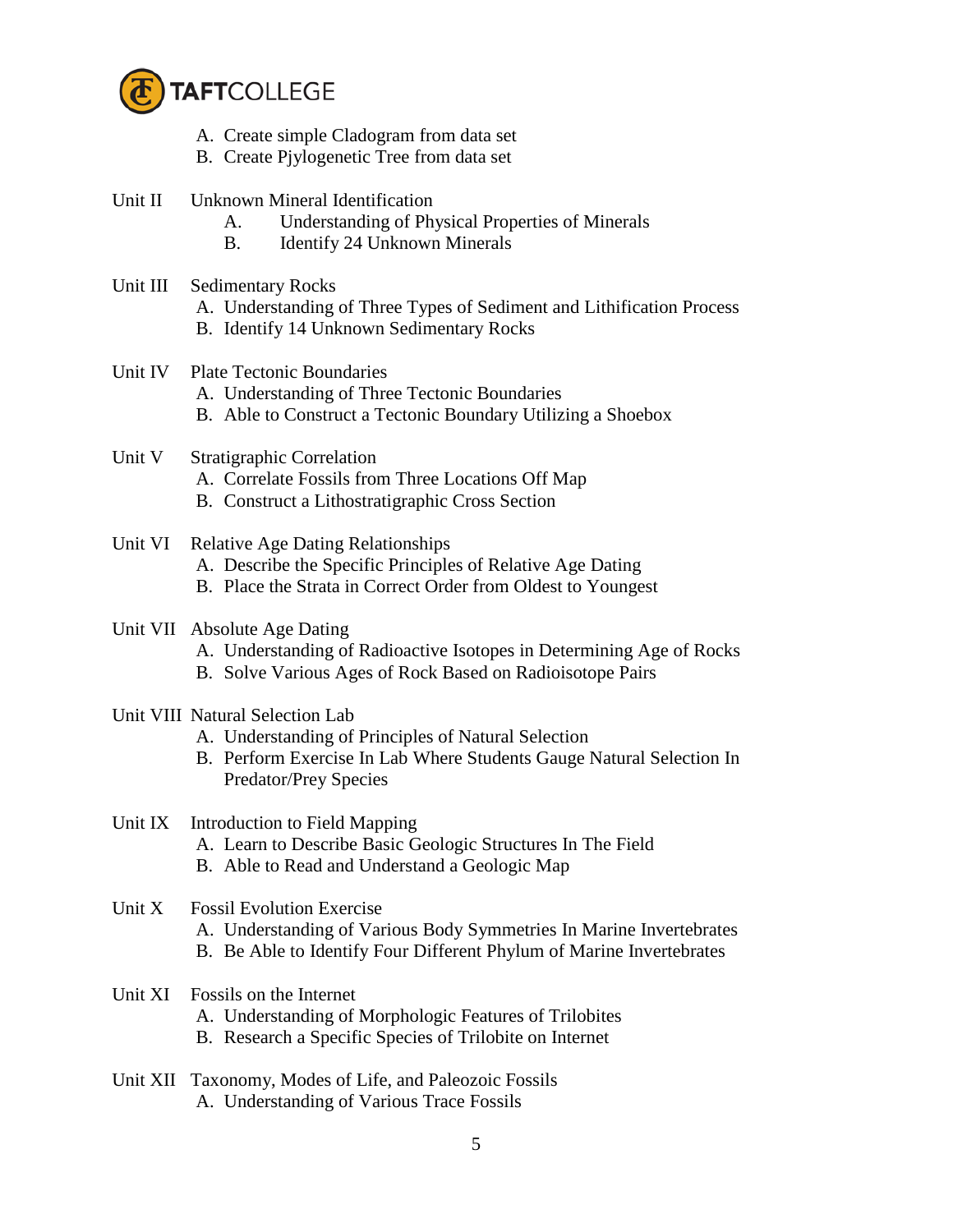

- B. Identify Various Unknown Paleozoic Fossils
- Unit XIII Dinosaur Cladistics
	- A. Construct a Cladogram for Dinosaurs
	- B. Pose Scientific Questions About a Group Dinosaurs
- Unit XIV Soil Classification
	- A. Be Able to Describe Various Properties of Soils
	- B. Identify Five Unknown Soils Types

Additionally, students attend up to three field trips during laboratory to apply principles learned in the classroom to geologic problem solving activities.

Laboratory Category: Extensive Laboratory

Pre delivery criteria: All of the following criteria are met by this lab.

- 1. Curriculum development for each lab.
- 2. Published schedule of individual laboratory activities.
- 3. Published laboratory activity objectives.
- 4. Published methods of evaluation.
- 5. Supervision of equipment maintenance, laboratory setup, and acquisition of lab materials and supplies.

During laboratory activity of the laboratory: All of the following criteria are met by this lab.

- 1. Instructor is physically present in lab when students are performing lab activities.
- 2. Instructor is responsible for active facilitation of laboratory learning.
- 3. Instructor is responsible for active delivery of curriculum.
- 4. Instructor is required for safety and mentoring of lab activities.
- 5. Instructor is responsible for presentation of significant evaluation.

Post laboratory activity of the laboratory: All of the following criteria are met by this lab.

- 1. Instructor is responsible for personal evaluation of significant student outcomes (lab exercises, exams, practicals, notebooks, portfolios, etc.) that become a component of the student grade that cover the majority of lab exercises performed during the course.
- 2. Instructor is responsible for supervision of laboratory clean up of equipment and materials.

Learning Activities Required Outside of Class:

 The students in this class will spend a minimum of 6 hours per week outside of the regular class time doing the following:

- 1. Studying
- 2. Answering questions
- 3. Skill practice
- 4. Problem solving activity or exercise

Methods of Instruction: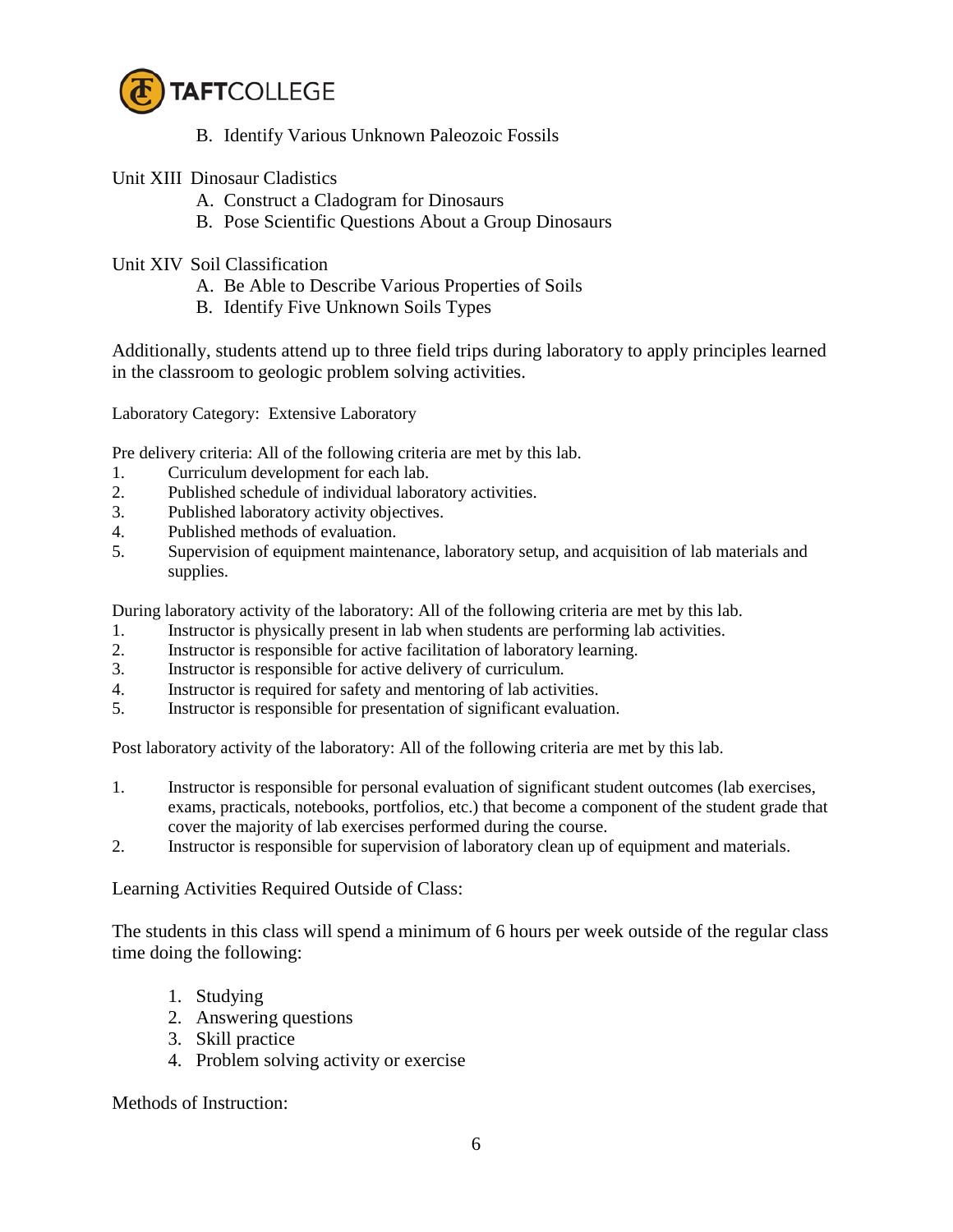

- 1. Lectures covering major points, methods, and procedures
- 2. Laboratory study as described below
- 3. Field trips to geologically interesting areas
- 4. Visual aids: Films, slides, charts, and rock and fossil specimens

#### Methods of Evaluation:

- 1. Substantial writing assignments, including:
	- a. essay exams
- b. term or other papers
- c. written homework
- 2. Computational or non-computational problem-solving demonstrations, including:
	- a. exams
	- b. homework problems
	- c. quizzes
- 3. Other examinations, including:
	- a. multiple choice
	- b. matching items
	- c. true/false items

Supplemental Data:

| <b>TOP Code:</b>             | 191400 Geology                   |
|------------------------------|----------------------------------|
| <b>SAM Priority Code:</b>    | E: Non-Occupational              |
| Funding Agency:              | Y: Not Applicable                |
| Program Status:              | 1: Program Applicable            |
| Noncredit Category:          | Y: Not Applicable                |
| <b>Special Class Status:</b> | N: Course is not a special class |
| <b>Basic Skills Status:</b>  | N: Not Applicable                |
| Prior to College Level:      | Y: Not Applicable                |